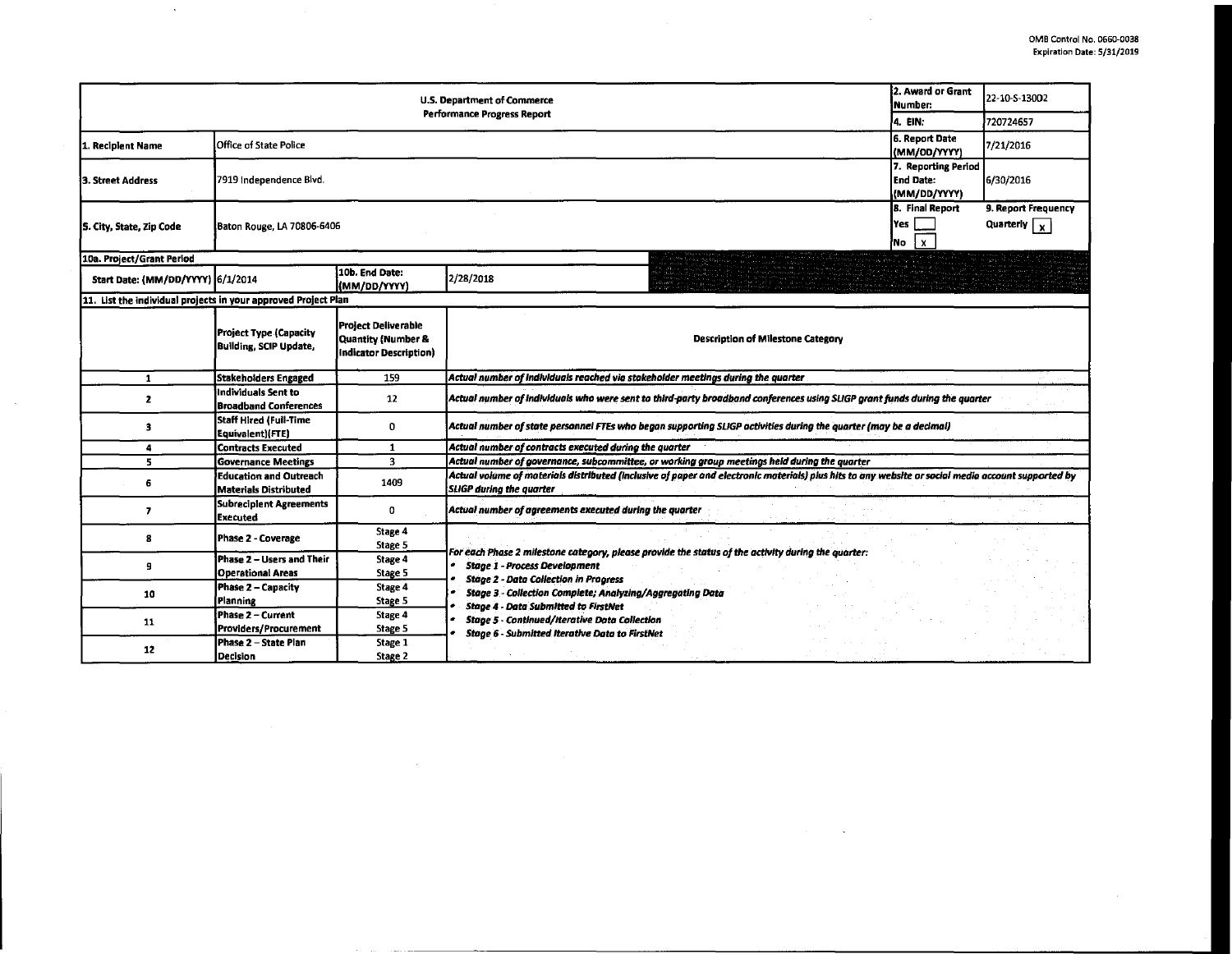|                                                                                    |      | 11a. Describe your progress meeting each major activity/milestone approved in the Baseline Report for this project; any challenges or obstacles encountered and mitigation strategies you have employed; planned major activit |           |  |  |  |  |  |
|------------------------------------------------------------------------------------|------|--------------------------------------------------------------------------------------------------------------------------------------------------------------------------------------------------------------------------------|-----------|--|--|--|--|--|
| for the next quarter; and any additional project milestones or information.        |      |                                                                                                                                                                                                                                |           |  |  |  |  |  |
|                                                                                    |      |                                                                                                                                                                                                                                |           |  |  |  |  |  |
|                                                                                    |      | 1. Outreach Attendees: 22-LA APCO/NENA Symposium (22 brochures), 96-GOHSEP Annual Conference (110 brochures), 18-Region 6 OHSEP Directors Meeting (9 brochures), 14-Region 2 RIC-April (0 brochures), 9-DPS Radio Maintenance  |           |  |  |  |  |  |
| Section Education (9 brochures). 159-TOTAL People attended outreach presentations. |      |                                                                                                                                                                                                                                |           |  |  |  |  |  |
|                                                                                    |      | 2. Out of State/Conference Travel: CTT-QPP Regional Meeting - Santa Fe, NM - Jeya Selvaratnam-LA Firstnet, Brian Spillman-EM, Jim Craft-City LE, Joey Branton-EMS, Chris Anderson-Fire. APCO Broadband Summit-Washington, DC - |           |  |  |  |  |  |
|                                                                                    |      | Allison McLeary, Travis Johnson. PSCR Broadband Stakeholder Conference- San Diego, CA - Allison McLeary, Brad Smith. 2016 Spring SPOC meeting- Washington, DC/Reston, VA - Colonel Edmonson-SPOC, James Waskom-GOHSEP, Jeva    |           |  |  |  |  |  |
|                                                                                    |      | Selvaratnam-LA Firstnet. Additional LA FirstNet presentations made by Colonel Edmonson FirstNet Travel, SPOC: IACP- Dallas, NSA- Minneapolis.                                                                                  |           |  |  |  |  |  |
| l3. Staff Hires: none.                                                             |      |                                                                                                                                                                                                                                |           |  |  |  |  |  |
|                                                                                    |      | 4. Contract(s) Executed: Task Order issued to GCR for GIS assistance for September meetings up to a maximum of \$70,550                                                                                                        |           |  |  |  |  |  |
|                                                                                    |      | 5. Governance Meetings Held: SIEC Meeting-April 27, Broadband Subcommittee-May 9, Federal FirstNet Requested Outreach: Executive Outreach hosted by SPOC-April 26.                                                             |           |  |  |  |  |  |
|                                                                                    |      | 6. Outreach: 150-Brochures handed out. Twitter: 31-New Followers April-June, 406-Total Followers as of June 30, 2016, 190-Tweets April-June. Website: 1228 hits, 921 users, 72.9% of sessions were from new visitors.          |           |  |  |  |  |  |
| 7. Subrecipient Agreements: none.                                                  |      |                                                                                                                                                                                                                                |           |  |  |  |  |  |
|                                                                                    |      | 8. Data has been collected, compiled and submitted via Dropbox 9/30/15. Additional inputs expected to be submitted as result of Regional meetings to be held in September.                                                     |           |  |  |  |  |  |
|                                                                                    |      | [9, Data has been collected, compiled and submitted automatically via CASM and via Dropbox 9/30/15. If the MDST remains active, agencies may continue to submit info and inform the process. Additional inputs expected to be  |           |  |  |  |  |  |
| submitted as result of Regional meetings to be held in September.                  |      |                                                                                                                                                                                                                                |           |  |  |  |  |  |
|                                                                                    |      | 10. Data has been collected, compiled and submitted automatically via CASM and via Dropbox 9/30/15. If the MDST remains active, agencies may continue to submit info and inform the process. Additional inputs expected to be  |           |  |  |  |  |  |
| submitted as result of Regional meetings to be held in September.                  |      |                                                                                                                                                                                                                                |           |  |  |  |  |  |
|                                                                                    |      | 11. Data has been collected, compiled and submitted automatically via CASM. If the MDST remains active, agencies may continue to submit info and inform the process.                                                           |           |  |  |  |  |  |
|                                                                                    |      | 12. Our State Plan review process is still under review with LA Firstnet staff and our new Governor. Anticipated process should be finalized in fall 2016.                                                                     |           |  |  |  |  |  |
|                                                                                    |      | 11b. If the project team anticipates requesting any changes to the approved Baseline Report in the next quarter, describe those below. Note that any substantive changes to the Baseline Report must be approved by the        |           |  |  |  |  |  |
| Department of Commerce before implementation.                                      |      |                                                                                                                                                                                                                                |           |  |  |  |  |  |
|                                                                                    |      |                                                                                                                                                                                                                                |           |  |  |  |  |  |
| No substantive changes anticipated.                                                |      | 11c. Provide any other information that would be useful to NTIA as it assesses this project's progress.                                                                                                                        |           |  |  |  |  |  |
|                                                                                    |      | Louisiana continues outreach activities, and detailed review the RFP release information. The SPOC, first responder stakeholders and other SLIGP staff participated in FirstNet conferences in the CTT in Sante Fe gaining add |           |  |  |  |  |  |
|                                                                                    |      | 11d. Describe any success stories or best practices you have identified. Please be as specific as possible.                                                                                                                    |           |  |  |  |  |  |
| None this quarter.                                                                 |      |                                                                                                                                                                                                                                |           |  |  |  |  |  |
|                                                                                    |      |                                                                                                                                                                                                                                |           |  |  |  |  |  |
| 12. Personnel                                                                      |      |                                                                                                                                                                                                                                |           |  |  |  |  |  |
|                                                                                    |      | 12a. If the project is not fully staffed, describe how any lack of staffing may impact the project's time line and when the project will be fully staffed.                                                                     |           |  |  |  |  |  |
| <b>Fully staffed.</b>                                                              |      |                                                                                                                                                                                                                                |           |  |  |  |  |  |
|                                                                                    |      | 12b. Staffing Table - Please include all staff that have contributed time to the project. Please do not remove individuals from this table.                                                                                    |           |  |  |  |  |  |
| <b>Job Title</b>                                                                   | FTE% | Project (s) Assigned                                                                                                                                                                                                           | Change    |  |  |  |  |  |
| <b>Technology Consultant</b>                                                       | 50   | Lead and overall technology advisor to all projects.                                                                                                                                                                           | No change |  |  |  |  |  |
| <b>Grant Administrator</b>                                                         | 5    | Lead and overall grant administrator for this grant program.                                                                                                                                                                   | No change |  |  |  |  |  |
| Program Manager                                                                    | 100  | Lead and overall project implementation and direction.                                                                                                                                                                         | No change |  |  |  |  |  |
| Outreach Coordinator                                                               | 100  | Lead and develop and implement outreach and education plans. Coordinate outreach to local and tribal jurisdictions, communicate information to key<br>stakeholders.                                                            | No change |  |  |  |  |  |
|                                                                                    |      |                                                                                                                                                                                                                                |           |  |  |  |  |  |
|                                                                                    |      | Responsible for technology outreach, education and consultation to the state. Consult and assist public safety agencies on their future needs as well as                                                                       | No change |  |  |  |  |  |
| <b>Technology Specialist</b>                                                       | 50   | plan guidelines. Participate in SCIP updates on Broadband related activities. Act in advisory capacity on all technical matters.                                                                                               |           |  |  |  |  |  |
|                                                                                    |      |                                                                                                                                                                                                                                |           |  |  |  |  |  |
|                                                                                    |      | Responsible for technology outreach, education and consultation to the state. Consult and assist public safety agencies on their future needs as well as                                                                       |           |  |  |  |  |  |
|                                                                                    |      | plan guidelines. Participate in SCIP updates on Broadband related activities. Act in advisory capacity on all technical matters.                                                                                               | No change |  |  |  |  |  |
| <b>Technology Specialist</b>                                                       | 50   |                                                                                                                                                                                                                                |           |  |  |  |  |  |
|                                                                                    |      | Provide grant administrative and coordination support, including completing progress reports, reimbursements and ensuring grant activities are                                                                                 | No change |  |  |  |  |  |
| <b>Grant Coordinator</b>                                                           | 20   | completed on time.                                                                                                                                                                                                             |           |  |  |  |  |  |
|                                                                                    |      | Provide oversight for the SLIGP grant, ensuring that all activities are completed on time and within budget. The SWIC will be the primary point of                                                                             |           |  |  |  |  |  |
| Statewide Interoperability                                                         |      | No change<br>contact for consultation with FirstNet, and will work to expand the State's governance structure and ensure the SCIP is updated.                                                                                  |           |  |  |  |  |  |
| Coordinator (SWIC)                                                                 | 5    |                                                                                                                                                                                                                                |           |  |  |  |  |  |